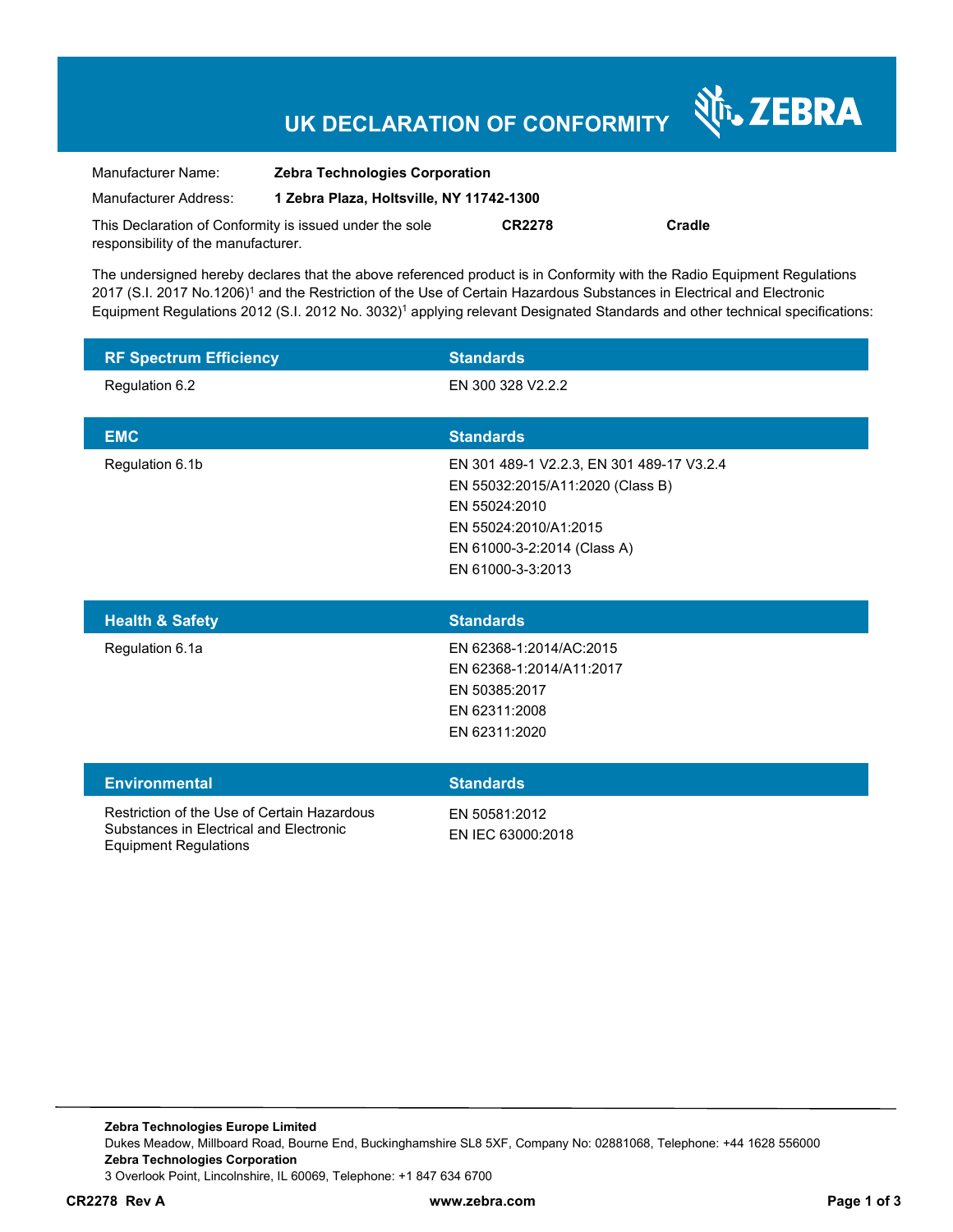## **UK DECLARATION OF CONFORMITY**



With regard to the Radio Equipment Regulations 2017 (S.I. 2017 No.1206)<sup>1</sup>, the conformity assessment procedure referred to in regulation 41(4)(a) and detailed in Schedule 2 has been followed.

1 As amended by applicable EU withdrawal legislation implemented at the time of issuing this declaration

#### **Signed on behalf of Zebra Technologies Corporation**

*(Signature of authorized person)* Marco Belli Rev: A Sr. Manager, Regulatory **Date: 25 March 2021** Control and Date: 25 March 2021 Place: Bourne End, UK

**Zebra Technologies Europe Limited**  Dukes Meadow, Millboard Road, Bourne End, Buckinghamshire SL8 5XF, Company No: 02881068, Telephone: +44 1628 556000 **Zebra Technologies Corporation**  3 Overlook Point, Lincolnshire, IL 60069, Telephone: +1 847 634 6700